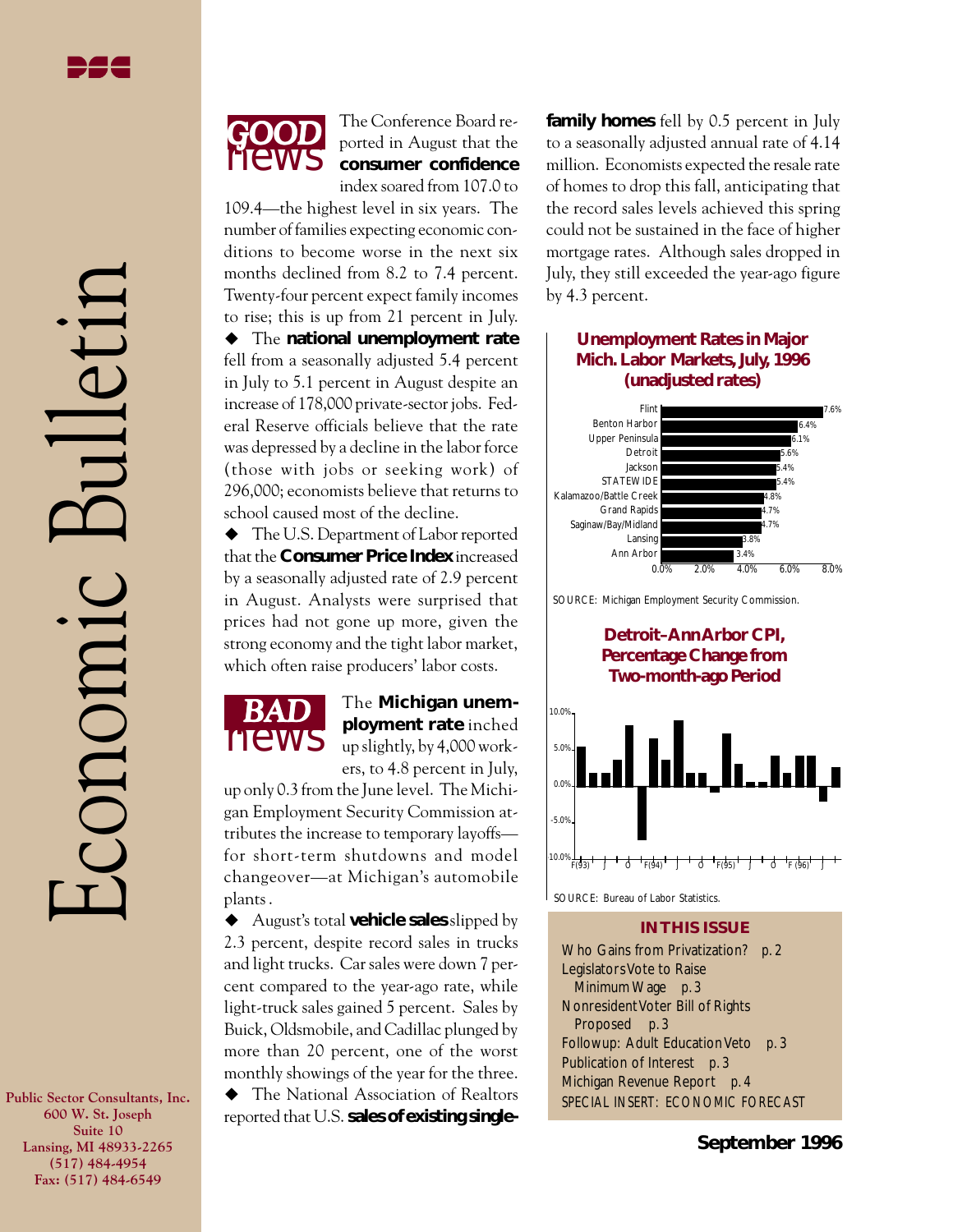# **MONTHLY O** C aaaa aaaaaaaaaaaaa

# **WHO GAINS FROM PRIVATIZATION?**

According to a recent article in the *Wall Street Journal,*1 government at all levels is trying to cut costs by privatizing work currently performed by civil servants. Surveys by the Mercer Group, an Atlanta-based consulting firm, find that from 1990 to 1995, local government use of contractual workers grew in approximately 20 service fields. (The exhibit presents data comparing the 1987 and 1995 share of the work held by contract workers in seven local public services fields.) In Virginia, one international management company reports that its clients' reliance on temporary workers and privatized services has more than doubled in the last two years, increasing from 9 percent to 24 percent.

Michigan, with such initiatives as the privatization of the Accident Fund and the liquor distribution system, seems to be following the trend.

The *Journal* points out that privatization results in both winners and losers.

#### *Winners*

Taxpayers appear to benefit most from privatization. The article explains that hiring outside of the traditional civil service system

<sup>1</sup>Zachary, G. Pascal. "Two-Edged Sword." Wall source: Mercer Group, Inc.<br>Streat Jayward, August (1996) *Street Journal*, August 6, 1996.

yields big savings in wages and benefits. For example, on average, the public sector spends twice as much on health care and other benefits for civil servants than it does for short-term workers or private contractors.

Taxpayers also benefit when privatization improves the quality of service and provides it at lower cost. For example, in Indianapolis, privatization cut the cost of garbage collection per home by 37 percent over three years, and complaints about service fell 30 percent.

#### *Losers*

Public employees frequently are negatively affected by privatization. Their unions claim that privatization often circumvents the collective bargaining agreements that are meant to protect civil jobs from being eliminated in efficiency moves or filled by contract employees when a vacancy naturally occurs (e.g., when someone retires).

Another group that loses because of privatization is temporary and contract workers, whose wages and benefits, as mentioned above, often are much less than those enjoyed by permanent employees.

### *Conclusion*

Sometimes privatization benefits all involved. Recently, employees of the Wayne County Road Commission won a contract by bidding 30 percent under the amount that the commission originally charged for the project. Not only did employees protect their jobs, but program costs were greatly reduced. Whether the quality of service will improve is not yet known.

As long as any uncertainty surrounds privatization, lawmakers will have to proceed cautiously with each new initiative.

Only time will tell whether privatization ultimately will be a win or lose proposition.

*The* Economic Bulletin *is written by Robert J. Kleine, Laurie A. Cummings, and Lisa D. Baragar*



#### **Share of Local Public Services Handled by Contract Workers**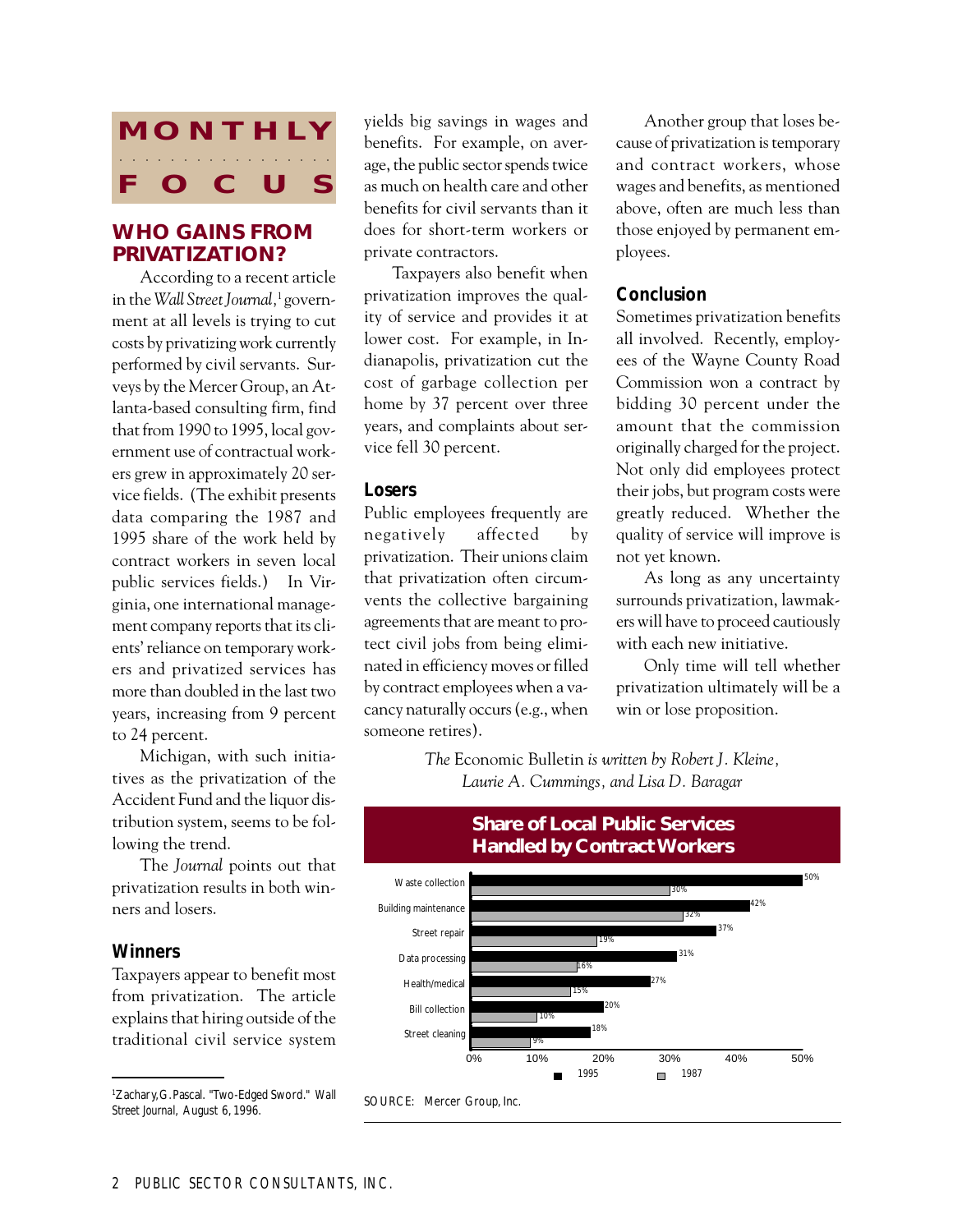

#### **LEGISLATORS VOTE TO RAISE MINIMUM WAGE**

The Michigan House of Representatives recently voted to raise Michigan's minimum wage from \$3.35 an hour to \$5.15. The hourly increase will occur in two steps, jumping to \$4.75 on October 1, 1996, and then to \$5.15 on September 1, 1997. The bill (HB 4180) passed, 94–12, and will affect approximately 133,000 minimum-wage workers in the state.

Democrats had wanted to take up the measure earlier this year, but they did not gain Republican support until after Congress passed a national minimum wage hike.

Republicans added several provisions to their own version of the Democrat-sponsored bill. One is a training wage, which permits businesses to pay \$4.25 an hour for up to 90 days to employees who are under age 20. Democrats added one provision that could cost employers of workers

earning tips a total of more than \$150 million annually.

In addition, some provisions were added to mirror federal legislation: Michigan legislators voted to lower, from 18 to 14, the age at which an individual is eligible for the minimum wage and also to prohibit employers from firing employees before the end of the 90-day training period in order to avoid paying the full minimum wage.

Opponents of the legislation believe the market, not the government, should set wages. Some fear that businesses will react to the increase by hiring fewer people.

Proponents argue that the legislation is necessary to help wages keep pace with the cost of living and also that few employers will be affected by its passage since only 133,000 workers will receive the higher wage.

Senate leaders have not yet decided whether to act on the bill. If it does move, it likely will undergo change.

## **NONRESIDENT VOTER BILL OF RIGHTS PROPOSED**

Michigan Senator Doug Carl proposes to end taxation without representation in Michigan. Cur-

rently, property owners have no say in tax matters in a jurisdiction in which they do not reside; owners of a business or a second home located in a tax jurisdiction in which they do not live cannot vote in that jurisdiction. Also, nonresidents who work in a jurisdiction that levies a city income tax are not allowed to vote in city millage elections, although they are taxed—and usually at a higher rate—when millages are approved. Carl's Nonresident Bill of Rights responds to nonresidents' complaints of unfairness by giving everyone who pays property taxes in a given jurisdiction the right to vote on local tax matters.

# **FOLLOWUP: ADULT EDUCATION VETO**

As we reported in July, many legislators were unhappy with Governor Engler's veto of \$83 million in adult education funding for FY 1996–97. The veto left the coming fiscal year's adult education funding at only 55 percent of the current year's. A recent Senate attempt to override the veto fell short: a 16–21 vote along party lines defeated the override. Additional attempts to restore the funding no doubt would meet a similar fate.

OF INTEREST Michigan Employment Security Commission. Michigan Statistical Abstract, 1996. Order # 0472-08370-8. University of Michigan Press, Business Office, 839 Green Street, P.O. Box 1104, Ann Arbor, MI 48106; 313/764-4393.

**P U B L I C A T I O N O F I N T E R E S T** aaaaaaaaaaaaa This reference guide to Michigan's economy and institutions contains more than 350 tables relating to such ICATION topics as the state's labor market, population and housing, health and vital statistics, education, income, government, law enforcement, and environment. Using both government and nongovernment data as sources, this book provides current and historical data useful for research in a variety of public policy fields. It also provides data breakdowns by county for some indicators.